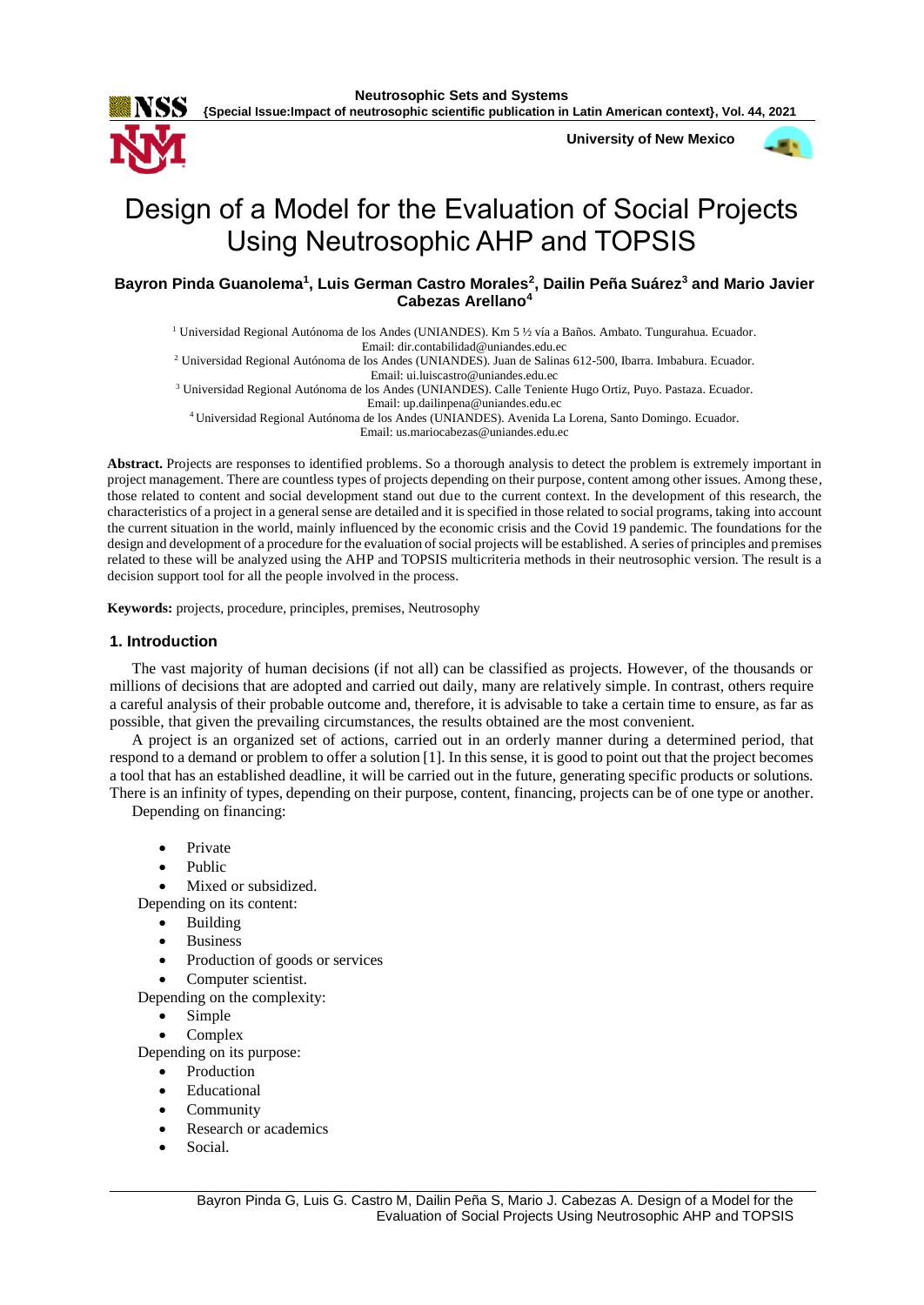The most critical phases of the projects are formulation and evaluation. The formulation is the stage focused on designing the different options of the project, which means systematizing a set of technically feasible possibilities, to achieve the objectives and solve the problem that motivated its initiation. Through the formulation of projects, producing and regulating the most appropriate information is guided, which allows efficient progress in its execution. Furthermore, it implies adapting to a presentation or format that is required for this purpose, containing all the necessary information for its subsequent management or execution.

Evaluation is a process of estimation, assessment and detailed review of the achievements based on the proposed objectives. It allows organizing activities systematically, consolidating the participation of those involved, and reflecting on the need to make changes, to make decisions that lead to its improvement and subsequent implementation. Thus, formulation and evaluation are two interdependent processes, in which one serves as a frame of reference for the other.

There are two types of evaluation depending on when it is carried out and the objectives set:

- The ex-ante evaluation, which is carried out before the operation. Its objective is to estimate costs, impact, scope of objectives, viability and feasibility of the project, ultimately to diagnose the context.
- The ex-post evaluation is carried out in the execution and completion stage of the project. Its objective is to decide whether to continue with the process, establish similar formulations, guide the process, adapt and change conditions, reprogram.

Monitoring is a type of administrative management, which is carried out periodically and at different levels, to monitor and know the inputs, activities, processes, products related to time, quantity, quality, and costs. It allows verifying the development of scheduled activities, measuring management results and optimizing processes.

Just as the ex-post evaluation is carried out during the operation, they differ in that the monitoring is concerned with the analysis of the different components of internal management, in terms of effectiveness, efficiency, and focalization, while the ex-ante evaluation, focuses on the relationship between the products and the achievement of the objectives, that is, externally, (effects, impact, objectives).

From the foregoing, it can be concluded that the evaluation makes it possible to establish a feedback process, which seeks to improve the processes based on future actions and promote the well-being of the participants.<sup>[\[2\]](#page-10-1)</sup>. In summary, a project can be defined as "a proposal for action that involves the use of a specific set of resources to achieve expected results." Projects are responses to identified problems, and the analysis to identify the problem is extremely important in project management. Finally, the evaluation process (of identifying, quantifying and evaluating costs and benefits) constitutes a very powerful tool to help define society's priorities.

*[Social](https://definicion.de/social)* is an adjective related to [society \(](https://definicion.de/sociedad)the community formed by individuals who share a culture and who interact with each other). A social project, therefore, has the objective of modifying the living conditions of the [people.](https://definicion.de/persona) The intention is that the project improves the daily life of society as a whole or, at least, of the most disadvantaged social groups. Typically, a social project aims to satisfy a basic need of people. Most of these projects, in this way, seek to promote improvements in the fields of [education,](https://definicion.de/educacion) housing, health, or employment. The social project concept seeks to maintain the balance between three fundamental points that give meaning to its existence: the fragility of the individual, which can lead to a [lack,](https://definicion.de/carencia) which must be resolved through the responsibility of the social worker. As one of its extremes increases, the other decreases.

At a time marked by the rapid advance of scientific and technological progress, especially visible in the industrialization processes and the concomitant changes in our cultures and societies. Experience teaches that the success of any development attempt depends on the goodness of the knowledge of the economic, sociological, and cultural factors specific to each country or region. From an understanding of these objective conditions and the available means of action, the coherence, relevance, and effectiveness of the development of adopted strategies.

The evaluation of benefits and costs corresponding to investment projects has advanced extraordinarily in the course of the last three decades until it has become a discipline widely used by financing organizations, although it still arouses controversies related not so much to its basic methodological content, but mainly with differences of emphasis with respect to the objectives pursued, the parameters of economic policy, the instruments of action and the interpretation of the elements and relationships of the economic structure of the countries. The same does not happen in the field of social programs. Decisions in this area are usually made with the best intentions to meet the needs of a certain population [\[3-8\]](#page-10-2).

For this, it is important that in the social field too, the establishment of techniques for evaluating policies, programs and projects is sought. The ex-post evaluation will make it possible to learn from experience and, based on it, to design new projects more appropriately.

The ex-ante evaluation, in turn, will ensure that various ways to achieve the objectives are taken into account and, likewise, that the one that represents the most efficient solution in the use of these resources has been chosen.

Bayron Pinda G, Luis G. Castro M, Dailin Peña S, Mario J. Cabezas A. Design of a Model for the Evaluation of Social Projects Using Neutrosophic AHP and TOPSIS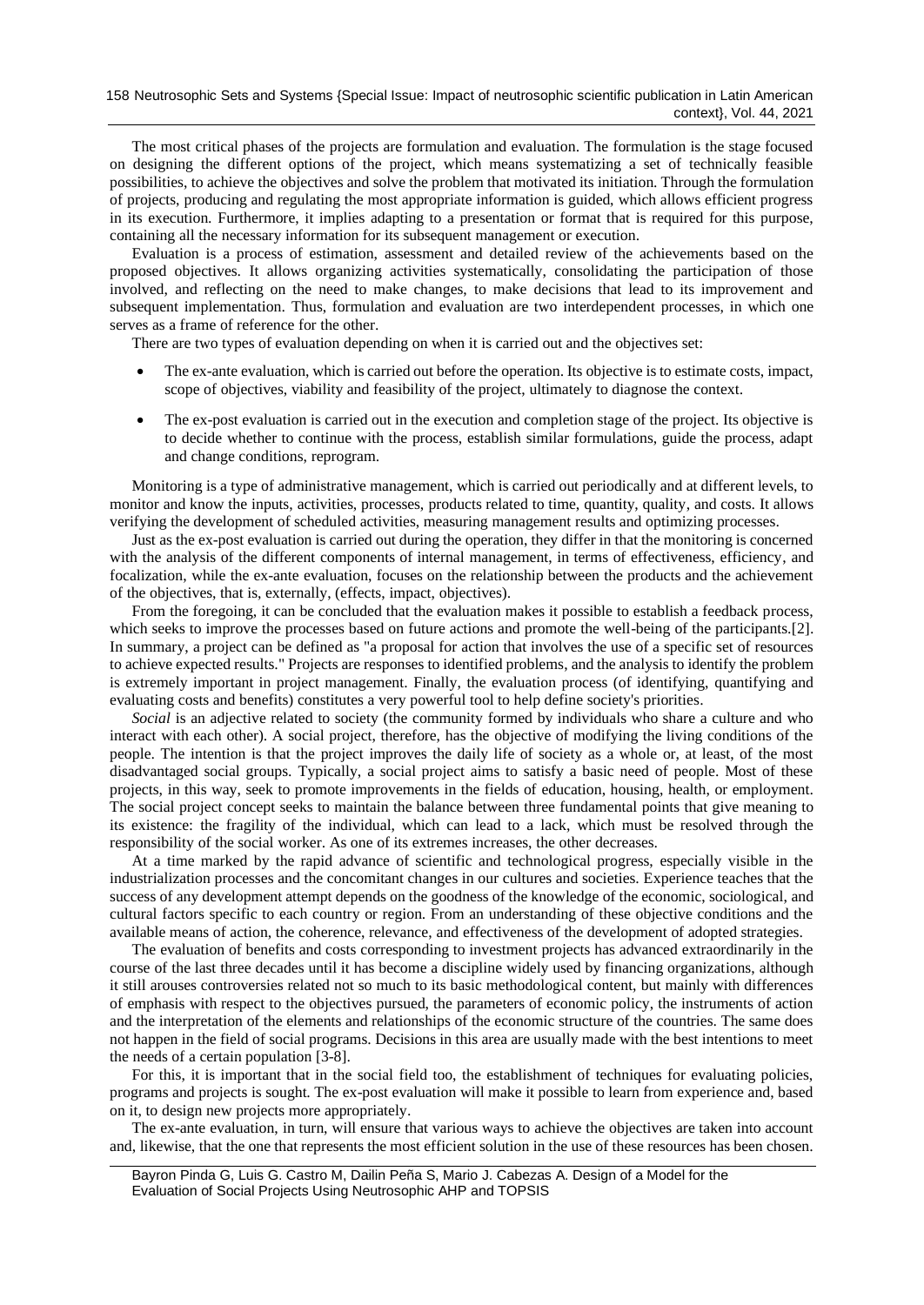Neutrosophic Sets and Systems {Special Issue:Impact of neutrosophic scientific publication in Latin American 159 context}, Vol. 44, 2021

The Autonomous University of the Andes has the subject of social development in the Faculty of Mercantile Systems in the Systems Engineering degree where it sets out in its objective to design technological projects oriented to the social sphere and structured under the so-called logical framework scheme. The reason for the present contribution to that institution responds to an attempt to clarify in a general way, the elaboration of intervention projects in social problems to contribute to the development of such processes. Therefore, based on the antecedents above, it is derived as a scientific problem to be solved: how to develop a procedure for the evaluation of social projects for UNIANDES?

The research object is to analyze the basis of a procedure for the evaluation of social projects. Therefore, its field of action is part of the development of UNIANDES social projects. To comply with it, the following specific objectives are proposed:

1. Develop a theoretical framework of reference

2. Establish the basis to design a procedure for the evaluation of social projects at UNIANDES.

The research hypothesis states that, if a procedure is developed for the evaluation of social projects, it will contribute to improving the procurement of preventive and correct information for precise decision-making and selection of projects to guarantee the adequate registration of the activities derived from it.

## **2. Case Study**

The current situation of Latin American social development is far from promising. The economic crisis in the region has affected the living conditions of important segments of the population. In addition to this, the appearance of the Covid-19 shows a not very encouraging picture and requires social assistance of all kinds. Faced with this situation, technicians and professionals from all branches have the responsibility of facilitating political decisions by proposing alternatives that go beyond the merely declarative and pessimistic diagnoses, outlining theoretically based solutions that are supported by the analysis of successes and failures of the past.

In this line, it is especially important to focus on developing adequate methodologies and procedures for the formulation and evaluation of social projects since, in a situation where there is a shortage of resources and the needs have increased, the task of comparing, choosing, and discard alternative projects, while seeking to increase the rationality of the options adopted, would be even more pressing.

The evaluation of social projects plays a central role in this rationalization process and is a basic element of planning. These cannot be effective and efficient if the results of their application are not evaluated. For this reason, having ex-post evaluations of projects in progress or already carried out is essential to improve their design. Likewise, the ex-ante evaluation allows you to choose the best option of the programs and projects in which the political actions are specified.

The existing experience in the field of evaluating social projects has large gaps. On the one hand, there is the tradition of social evaluation linked to the ex-ante stage of those projects that comply with all the "states" of the conventional cycle: pre-investment, investment, and operation, which means that social projects imply the design and execution of physical work (investment) so that they can operate. But there are various types of social projects that do not require any physical work, or where it has a marginal magnitude, for which these projects would remain without the possibility of being evaluated.

On the other hand, there is no doubt that cost-benefit analysis is a useful tool for evaluating social projects. It is also equally undeniable that there are strong restrictions derived from the methodology used to analyze projects whose products are not translatable into benefits expressed in monetary units.

Due to the above, the need to develop a procedure for the evaluation of social projects is considered. To achieve this procedure, certain fundamentals must be followed to guarantee coherence and correct implementation. At the beginning of this first stage, a bibliographic review was carried out that allowed defining some principles and premises related to these procedures for their correct design.

Principles:

- 1. Practicality or Utility: This principle must be understood in a double aspect. The evaluation must be practical, in the sense that an evaluation with very sophisticated instruments is of little use when what is intended can be achieved by simpler procedures. The "practicality" of an evaluation is given by the adequacy of the design used with the intended purpose of the conclusions and recommendations. And it is called *useful* because the evaluation should serve to improve the program, project, activities, or service that is being evaluated; its results must be applicable and usable in decision-making by those who have administration and management responsibility; They must respond clearly and concisely to the interests of the multiple hierarchical levels (funder, politicians, executing units, counterparts or beneficiaries)
- 2. Credibility: depends on the specialization, independence, and transparency of the process. Transparency must be a characteristic throughout the evaluation process, from selecting, executing, and disseminating reports at different levels.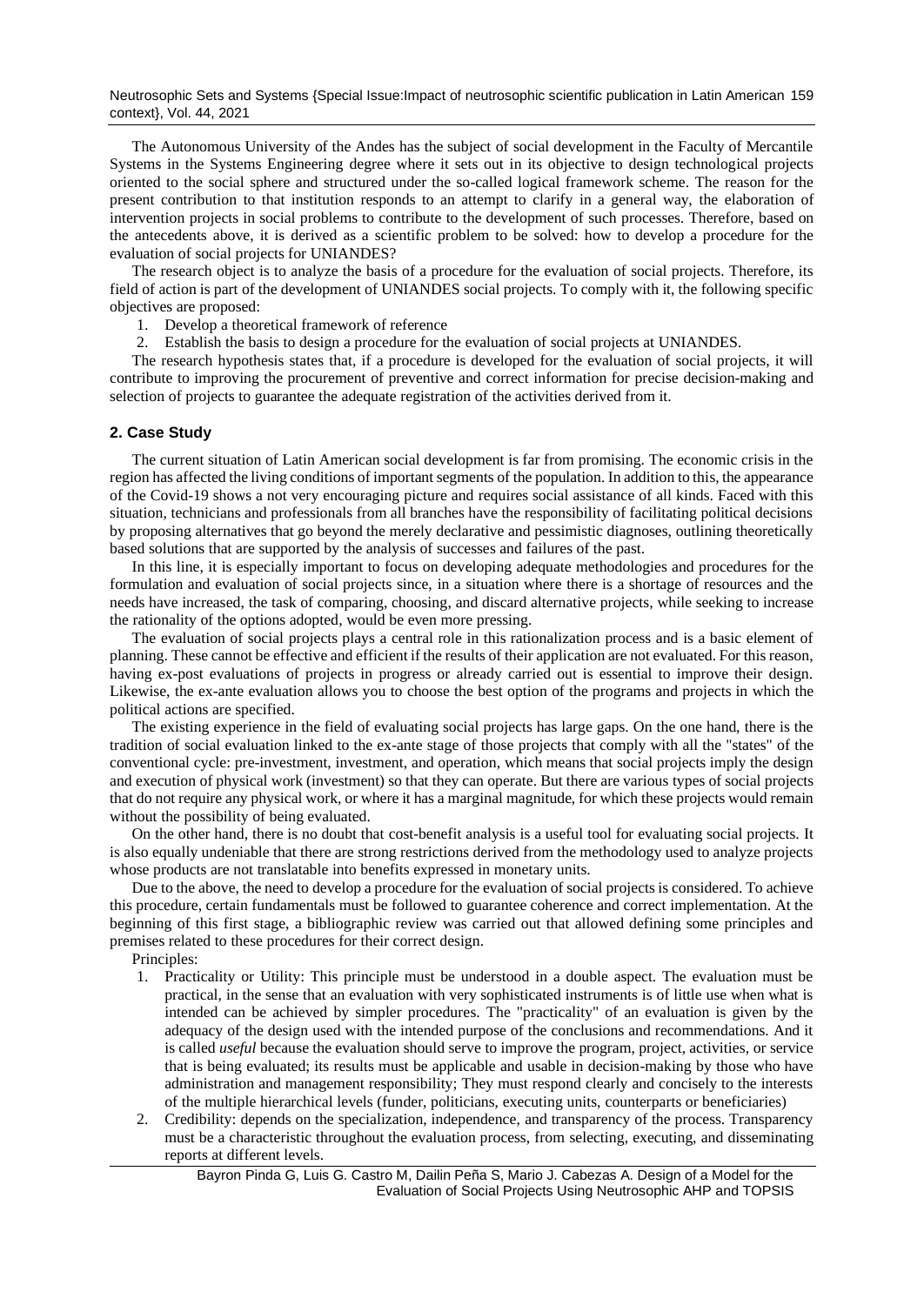- 3. Impartiality: contributes to the credibility of the evaluation and the elimination of prejudices in the results, analysis, and conclusions
- 4. Objectivity. The programs will be oriented to eradicate the structural causes of poverty, extreme poverty, marginality, and prevention and reduction of vulnerability in all its manifestations.
- 5. Timeliness: a key point that influences the ability to use the results promptly; it must be carried out at a time when it is possible to introduce corrections or modifications in the process of management and/or implementation of a program or project or to introduce them quickly enough when dealing with very dynamic processes; that it is done with the full acceptance of the political, technical and administrative officials who have the power to make decisions and introduce corrections
- 6. Independence: provides legitimacy to the evaluation and reduces the potential conflict of interest that could arise if policymakers and managers are solely responsible for evaluating their activities
- 7. Validity: It is understood that the evaluation meets this requirement when it is capable of revealing, in a demonstrable and controllable way, that the evaluations and judgments that have been made are valid. The principle of validity involves the possibility of rigorously estimating what is to be verified, excluding all kinds of systematic distortions, and that the data collected can be used for evaluation.
- 8. Reliability: an evaluation is reliable or safe when, applied repeatedly and in the same situation to the same individual or group, or at the same time by different researchers, it provides the same or similar results

These principles [\[9\]](#page-11-0) were subjected to multicriteria analysis, using neutrosophic AHP for the versatility in decision-making to determine the relevance related to the evaluation of social projects. To ensure that the principles are met during the development of the procedure, a group of UNIANDES experts brainstormed a series of premises related to them.

# Premises:

- 1. There are conditions and an appropriate environment for the assessment task to be possible
- 2. The evaluation must be useful, feasible, ethical, and accurate
- 3. The political and administrative leaders of the project are fully convinced that the evaluation is necessary; they must agree on its purposes, thus they are fully committed to the decision to include the evaluation as part of their program.
- 4. There are the resources required to carry out an evaluation
- 5. Who will be responsible for conducting the evaluation is defined and responsibilities are distributed
- 6. The personnel participating in the evaluation have the appropriate knowledge about the techniques and tools for its realization
- 7. The effective participation and the willingness to cooperate of the users or beneficiaries who will take part in the evaluation are ensured, for which they are defined with which criteria are selected
- 8. The information that is expected to be obtained, as well as the objectives of the evaluation, must be clarified and defined.
- 9. The evaluation must generate sufficient information to arrive at valid, systematic, and reliable results, on time, in such a way that its conclusions can be applied within a reasonable space of time and in the life cycle of the project or planning.
- 10. It must be clearly known how the processes associated with the implementation of the project are organized and how the flows and interrelationships between the different components of the system are manifested, to identify the sources of value creation.

Taking into consideration the amount of premises obtained, to select the best ones that allow determining a path to follow, the technique called TOPSIS (Technique for Order Preference by Similarity to Ideal Solution) was used. This technique is characterized by its effectiveness and the simplicity of its principle in solving multicriteria decision problems.

# **3. Methods**

After studying the case, it is convenient to define the methods used for this research.

- Analysis and synthesis: for the development of the theoretical framework and bibliographic analysis, the determination of the common thread of the evaluation model of social projects and the elaboration of the conclusions.
- Hypothetical Deductive: for the formulation of hypotheses, it was also used in all stages of the research in the analysis of the research problem, which allowed the extraction of the necessary information to support both the theory and also reach the conclusions.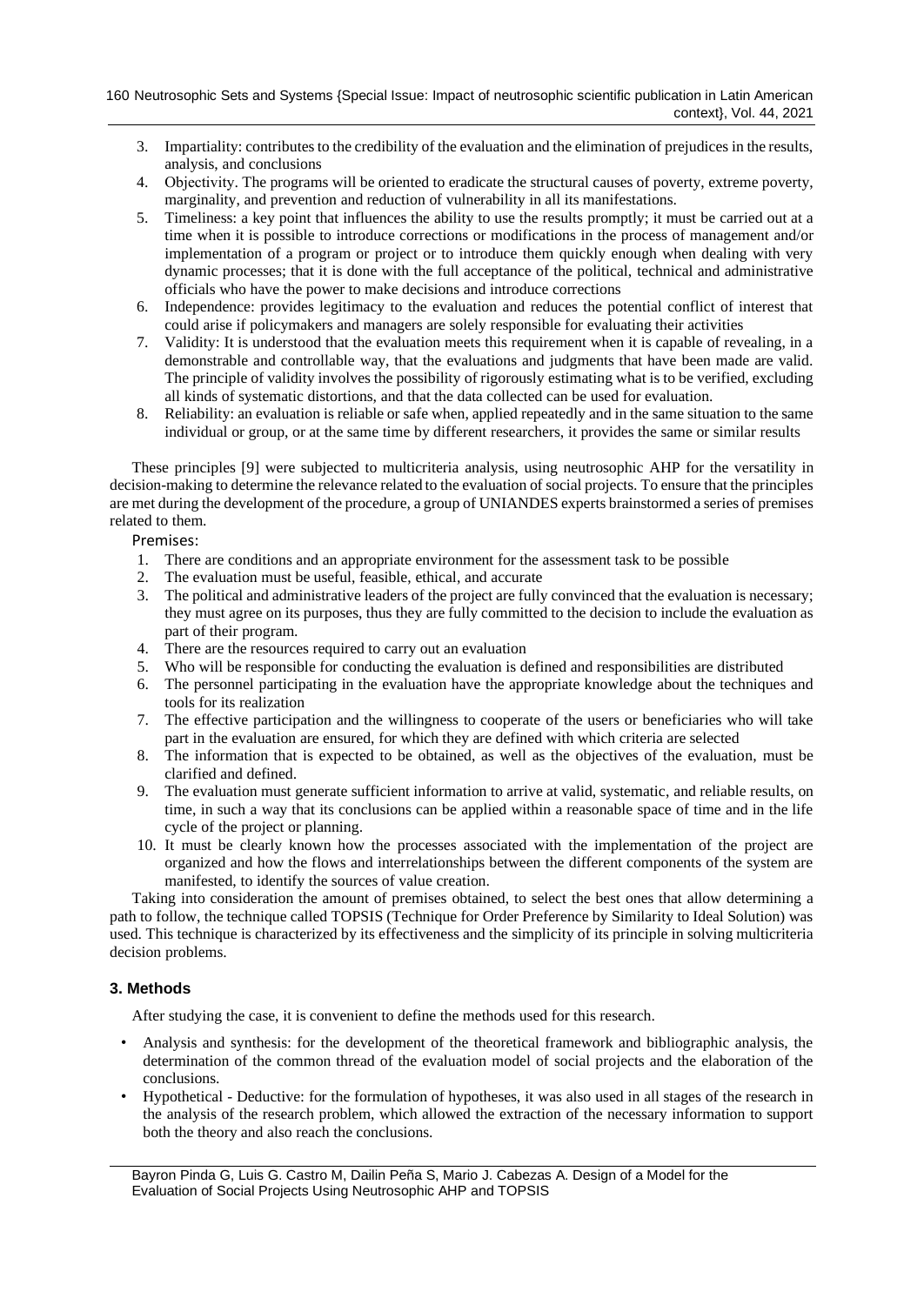Neutrosophic Sets and Systems {Special Issue:Impact of neutrosophic scientific publication in Latin American 161 context}, Vol. 44, 2021

- Logical history for the background analysis of the process both in the state of the art and in practice in the country.
- Surveys: they are developed and applied to the experts who will intervene in decision-making.

#### **Experts' selection:**

The competencies of potential experts are checked. For this, a competency validation survey was applied, tested by [\[10\]](#page-11-1) where it is carried out through self-assessments, on a scale from 1 to 10 the degree of knowledge that said potential expert possesses about the subject and the degree of influence that each of the sources of argumentation has. The processing of the form was based on the calculation of the rating factor of the experts through the following mathematical expression:

$$
K = ((FA + GC)) / = [((SI + EP + IR + FB)) / 4 + GC]/2
$$
\n(1)

\nWhere:

| $EP = practical$<br>$FB =$ Consultation of<br>$IR = Investigations$<br>carried out by you<br>bibliographic sources<br>$(1-10)$<br>experience<br>Classification<br>K-value<br>$8-10$<br>High<br>Half<br>$5 - 7$ | $YI = your intuition$ |       |                         |
|----------------------------------------------------------------------------------------------------------------------------------------------------------------------------------------------------------------|-----------------------|-------|-------------------------|
|                                                                                                                                                                                                                |                       |       | CG: degree of knowledge |
|                                                                                                                                                                                                                |                       |       |                         |
|                                                                                                                                                                                                                |                       |       |                         |
|                                                                                                                                                                                                                |                       |       |                         |
|                                                                                                                                                                                                                |                       |       |                         |
|                                                                                                                                                                                                                | 1-4                   | Under |                         |

#### **Neutrosophic AHP:**

Analytic Hierarchy Process (AHP): it was proposed by Thomas Saaty in 1980 [\[11\]](#page-11-2). It is one of the most widespread methods for solving multicriteria decision-making problems. This technique models the problem that leads to the formation of a representative hierarchy of the associated decision-making scheme. This hierarchy presents in the upper level the objective that is pursued in the solution of the problem and in the lower level the different alternatives are included from which a decision must be made. The intermediate levels detail the set of criteria and attributes considered [\[12-25\]](#page-11-3). For the description of the method it is necessary to present the following definitions:

Definition 1: ([\[26,](#page-11-4) [27\]](#page-11-5)) The Neutrosophic set N is characterized by three membership functions, which are the truth-membership function TA, indeterminacy-membership function IA, and falsehood-membership function FA, where U is the Universe of Discourse and  $\forall x \in U$ , TA (x), IA (x), FA (x)  $\subseteq$  ] -0, 1+ [, and -0 $\leq$ inf TA (x) + inf IA  $(x)$  + inf FA  $(x)$   $\leq$ sup TA  $(x)$  + sup IA  $(x)$  + sup FA  $(x) \leq 3+$ . Notice that, according to the definition, TA  $(x)$ , IA (x) and FA (x) are real standard or non-standard subsets of  $] -0$ ,  $1+$  [and hence, TA (x), IA (x) and FA (x) can be subintervals of [0, 1].

Definition 2: ([\[26,](#page-11-4) [27\]](#page-11-5)) The Single-Valued Neutrosophic Set (SVNS) N over U is  $A = \{ \langle x, TA(x), IA(x), FA(x) \rangle\}$  $(x)$ :  $x \in U$ , where TA:  $U \rightarrow [0, 1]$ , IA:  $U \rightarrow [0, 1]$ , and FA:  $U \rightarrow [0, 1]$ ,  $0 \leq TA(x) + IA(x) + FA(x) \leq 3$ . The Single-Valued Neutrosophic Number (SVNN) is represented by N = (t, I, f), such that  $0 \le t$ , I,  $f \le 1$  and  $0 \le t + I + f \le 3$ .

Definition 3: ([\[26-29\]](#page-11-4)) the single-valued trapezoidal neutrosophic number  $\tilde{a} = \langle (a_1, a_2, a_3, a_4), \alpha_{\tilde{a}}, \beta_{\tilde{a}}, \gamma_{\tilde{a}} \rangle$ , is a neutrosophic set on ℝ, whose truth, indeterminacy, and falsehood membership functions are defined as follows, respectively:

$$
T_{\tilde{a}}(x) = \begin{cases} \alpha_{\tilde{a}\left(\frac{x-a_1}{a_2-a_1}\right), & a_1 \le x \le a_2\\ \alpha_{\tilde{a},a_2 \le x \le a_3}\\ \alpha_{\tilde{a}\left(\frac{a_3-x}{a_3-a_2}\right), & a_3 \le x \le a_4\\ 0, \text{ otherwise} \end{cases}
$$
(2)

$$
I_{\tilde{a}}(x) = \begin{cases} \n\frac{(a_2 - x + \beta_{\tilde{a}}(x - a_1))}{a_2 - a_1}, & a_1 \leq x \leq a_2\\ \n\beta_{\tilde{a}}, & a_2 \leq x \leq a_3\\ \n\frac{(x - a_2 + \beta_{\tilde{a}}(a_3 - x))}{a_3 - a_2}, & a_3 \leq x \leq a_4\\ \n1, & \text{otherwise} \n\end{cases}
$$
\n(3)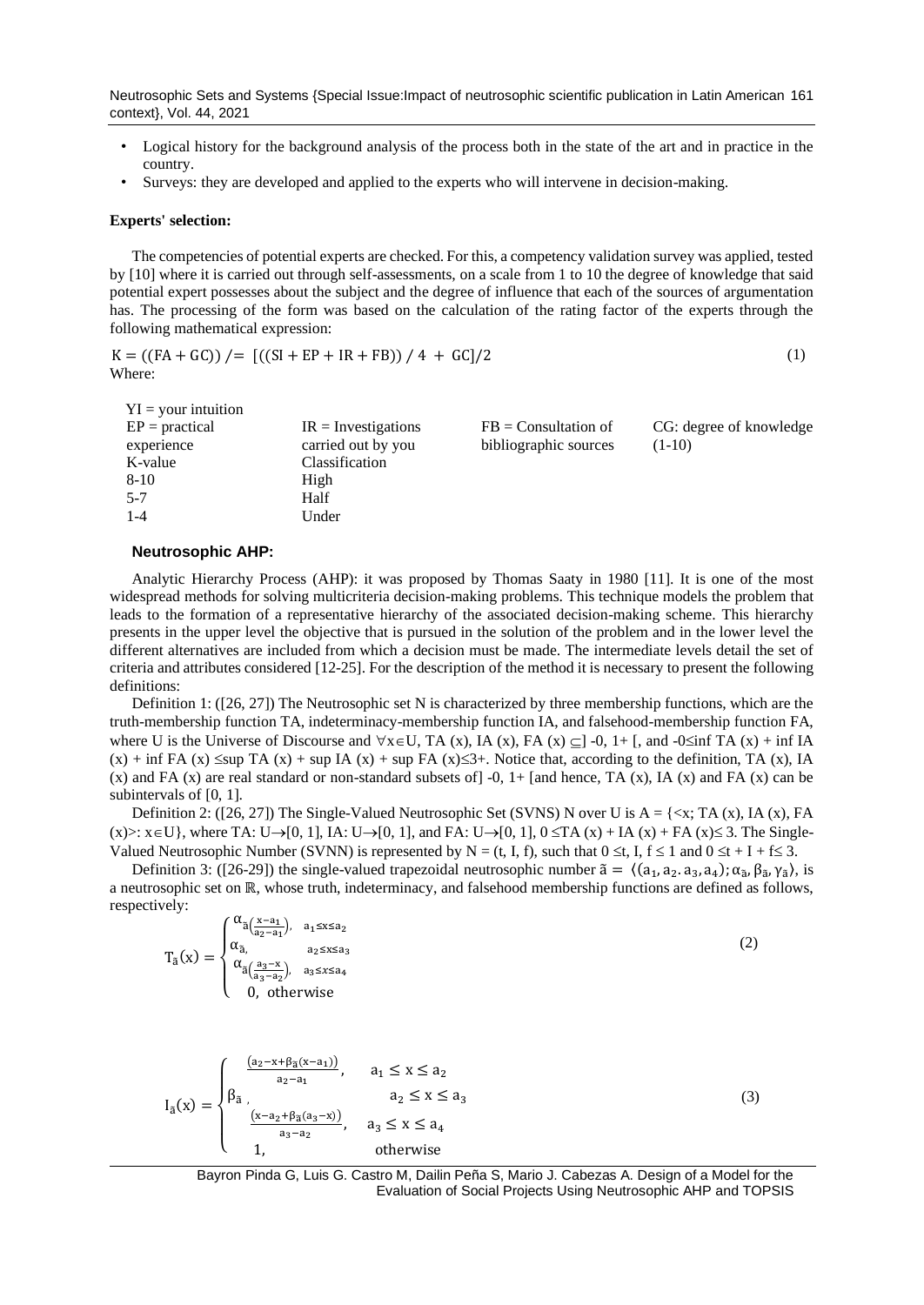$$
F_{\tilde{a}}(x) = \begin{cases} \frac{(a_2 - x + \gamma_{\tilde{a}}(x - a_1))}{a_2 - a_1}, & a_1 \le x \le a_2\\ \gamma_{\tilde{a}}, & a_2 \le x \le a_3\\ \frac{(x - a_2 + \gamma_{\tilde{a}}(a_3 - x))}{a_3 - a_2}, & a_3 \le x \le a_4\\ 1, & \text{otherwise} \end{cases}
$$
(4)

Where, and.  $\alpha_{\tilde{a}}, \beta_{\tilde{a}}, \gamma_{\tilde{a}} \in [0,1]$  a<sub>1</sub>, a<sub>2</sub>, a<sub>3</sub>, a<sub>4</sub>  $\in \mathbb{R}$ a<sub>1</sub>  $\leq a_2 \leq a_3 \leq a_4$ 

Definition 4:  $([26-29])$  $([26-29])$  $([26-29])$  given and two single-valued trapezoidal neutrosophic numbers and  $\tilde{a} =$  $\langle (a_1, a_2, a_3, a_4) ; \alpha_{\tilde{a}}, \beta_{\tilde{a}}, \gamma_{\tilde{a}} \rangle \tilde{b} = \langle (b_1, b_2, b_3, b_4) ; \alpha_{\tilde{b}}, \beta_{\tilde{b}}, \gamma_{\tilde{b}} \rangle$   $\lambda$ any non-null number in the real line. Then, the following operations are defined:

Addition:  $\tilde{a} + \tilde{b} = \langle (a_1 + b_1, a_2 + b_2, a_3 + b_3, a_4 + b_4); \alpha_{\tilde{a}} \wedge \alpha_{\tilde{b}}, \beta_{\tilde{a}} \vee \beta_{\tilde{b}}, \gamma_{\tilde{a}} \vee \gamma_{\tilde{b}} \rangle$ Subtraction:  $(4)\tilde{a} - \tilde{b} = \langle (a_1 - b_4, a_2 - b_3, a_3 - b_2, a_4 - b_1) \rangle$ ;  $\alpha_{\tilde{a}} \wedge \alpha_{\tilde{b}}, \beta_{\tilde{a}} \vee \beta_{\tilde{b}}, \gamma_{\tilde{a}} \vee \gamma_{\tilde{b}} \rangle$ Investment: where. $\tilde{a}^{-1} = \langle (a_4^{-1}, a_3^{-1}, a_2^{-1}, a_1^{-1}) : \alpha_{\tilde{a}}, \beta_{\tilde{a}}, \gamma_{\tilde{a}} \rangle a_1, a_2, a_3, a_4 \neq 0$ 

Multiplication by a scalar number:

$$
\lambda \tilde{a} = \begin{cases}\n\{(\lambda a_1, \lambda a_2, \lambda a_3, \lambda a_4); \alpha_{\tilde{a}}, \beta_{\tilde{a}}, \gamma_{\tilde{a}}\}, & \lambda > 0 \\
\{(\lambda a_4, \lambda a_3, \lambda a_2, \lambda a_1); \alpha_{\tilde{a}}, \beta_{\tilde{a}}, \gamma_{\tilde{a}}\}, & \lambda < 0\n\end{cases}
$$
\n(5)

Definitions 3 and 4 refer to single-valued triangular neutrosophic number when the condition  $a2 = a3$ , [\[30-32\]](#page-11-6). For simplicity, we use the linguistic scale of triangular neutrosophic numbers, see Table 1 and also compare it with the scale defined in[\[33\]](#page-12-0). The analytic hierarchy process was proposed by Thomas Saaty in 1980 [\[11\]](#page-11-2). This technique models the problem that leads to the formation of a hierarchy representative of the associated decisionmaking scheme [\[12,](#page-11-3) [13\]](#page-11-7). The formulation of the decision-making problem in a hierarchical structure is the first and main stage. This stage is where the decision-maker must break down the problem into its relevant components [\[34\]](#page-12-1), [\[35,](#page-12-2) [36\]](#page-12-3). The hierarchy is constructed so that the elements are of the same order of magnitude and can be related to some of the next levels. In a typical hierarchy, the highest level locates the problem of decision-making. The elements that affect decision-making are represented at the intermediate level, the criteria occupying the intermediate levels. At the lowest level, the decision options are understood [\[37\]](#page-12-4). The levels of importance or weighting of the criteria are estimated using paired comparisons between them. This comparison is carried out using a scale, as expressed in equation (6) [\[38\]](#page-12-5).

$$
S = \left\{ \frac{1}{9}, \frac{1}{7}, \frac{1}{5}, \frac{1}{3}, 1, 3, 5, 7, 9 \right\}
$$
 (6)

We can find in [\[33\]](#page-12-0)the theory of the AHP technique in a neutrosophic framework. Thus, we can model the indeterminacy of decision-making by applying neutrosophic AHP or NAHP for short. Equation 7 contains a generic neutrosophic pair-wise comparison matrix for NAHP.

$$
\widetilde{A} = \begin{bmatrix} \widetilde{1} & \widetilde{a}_{12} & \cdots & \widetilde{a}_{1n} \\ \vdots & \ddots & \vdots \\ \widetilde{a}_{n1} & \widetilde{a}_{n2} & \cdots & \widetilde{1} \end{bmatrix}
$$
\n(7)

The matrix must satisfy the condition, based on the inversion operator of Definition 4.  $\tilde{A} \tilde{a}_{ji} = \tilde{a}_{ij}^{-1}$ 

To convert neutrosophic triangular numbers into crisp numbers, there are two indexes defined in [\[33\]](#page-12-0). They are the so-called score and accuracy indexes, respectively, see Equations 8 and 9:

$$
S(\tilde{a}) = \frac{1}{8} [a_1 + a_2 + a_3] (2 + \alpha_{\tilde{a}} - \beta_{\tilde{a}} - \gamma_{\tilde{a}})
$$
\n(8)

$$
A(\tilde{a}) = \frac{1}{8} [a_1 + a_2 + a_3] (2 + \alpha_{\tilde{a}} - \beta_{\tilde{a}} + \gamma_{\tilde{a}})
$$
\n(9)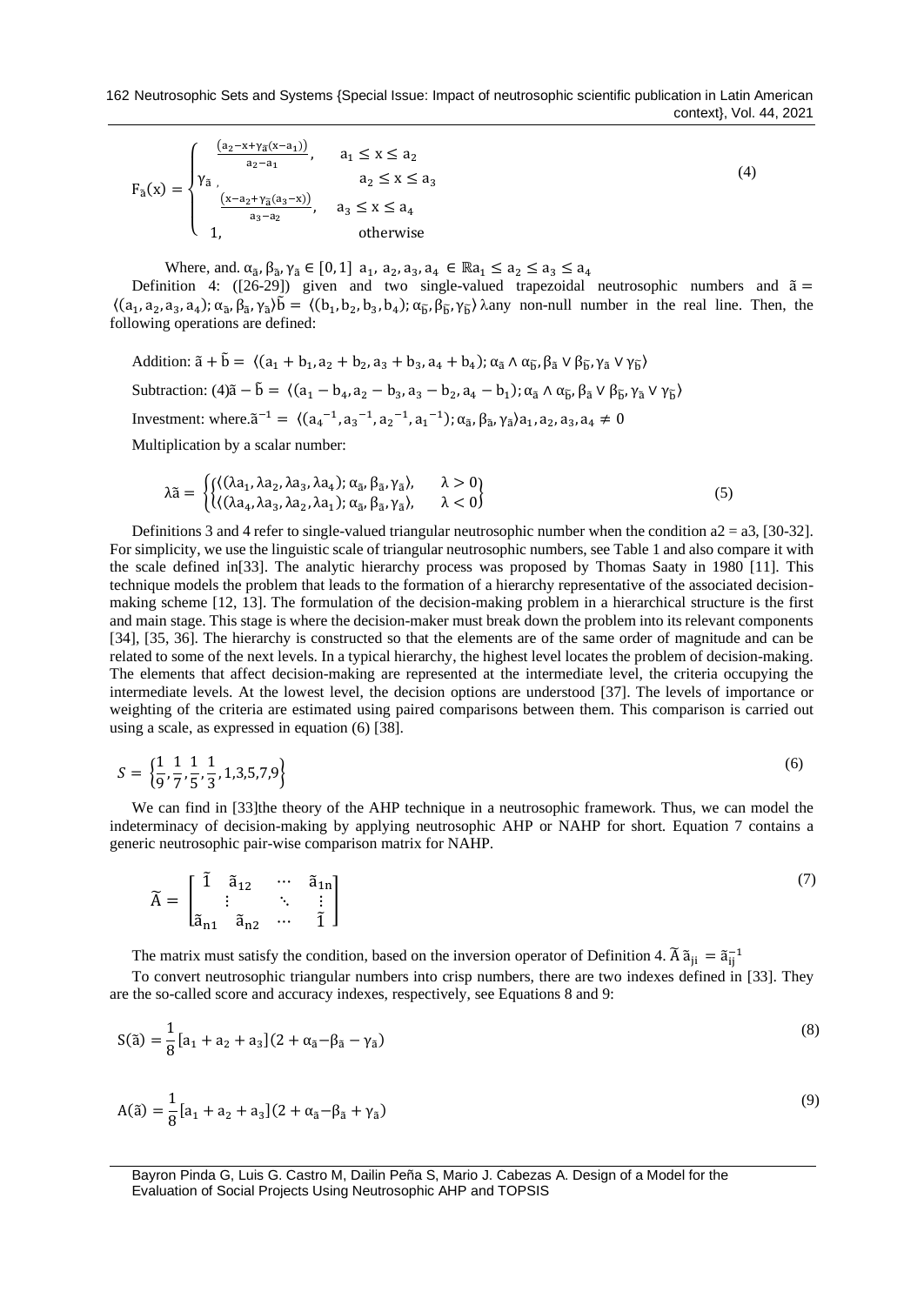Neutrosophic Sets and Systems {Special Issue:Impact of neutrosophic scientific publication in Latin American 163 context}, Vol. 44, 2021

|  | Saaty's scale | Definition                                                | Neutrosophic Triangular Scale                             |
|--|---------------|-----------------------------------------------------------|-----------------------------------------------------------|
|  | 1             | Equally influential                                       | $\tilde{1} = \langle (1,1,1); 0.50, 0.50, 0.50 \rangle$   |
|  | 3             | Slightly influential                                      | $\bar{3} = \langle (2,3,4); 0.30, 0.75, 0.70 \rangle$     |
|  | 5             | Strongly influential                                      | $\tilde{5} = \langle (4, 5, 6); 0.80, 0.15, 0.20 \rangle$ |
|  | 7             | Very strongly influential                                 | $\tilde{7} = \langle (6, 7, 8), 0.90, 0.10, 0.10 \rangle$ |
|  | 9             | Absolutely influential                                    | $\tilde{9} = \langle (9, 9, 9); 1.00, 1.00, 1.00 \rangle$ |
|  | 2, 4, 6, 8    | Sporadic values between two close                         | $\tilde{2} = \langle (1, 2, 3), 0.40, 0.65, 0.60 \rangle$ |
|  | scales        | $\tilde{4} = \langle (3, 4, 5); 0.60, 0.35, 0.40 \rangle$ |                                                           |
|  |               |                                                           | $\tilde{6} = \langle (5, 6, 7); 0.70, 0.25, 0.30 \rangle$ |
|  |               |                                                           | $\tilde{8} = \langle (7,8,9); 0.85, 0.10, 0.15 \rangle$   |
|  |               |                                                           |                                                           |

**Table 1.** Saaty's scale translated to a neutrosophic triangular scale.

**Step 1** Select a group of experts.

**Step 2** Structure the neutrosophic pair-wise comparison matrix of factors, sub-factors, and strategies, through the linguistic terms shown in Table 1.

The neutrosophic scale is attained according to expert opinions[\[39\]](#page-12-6). The neutrosophic pair-wise comparison matrix of factors, sub-factors, and strategies are as described in Equation 6.

**Step 3** Check the consistency of experts' judgments.

If the pair-wise comparison matrix has a transitive relation, ie, aik  $=$  aijajk for all i, j, and k, then the comparison matrix is consistent, focusing only on the lower, median, and upper values of the triangular neutrosophic number of the comparison matrix.

**Step 4** Calculate the weight of the factors from the neutrosophic pair-wise comparison matrix, by transforming it to a deterministic matrix using Equations 9 and 10. To get the score and the accuracy degree of the following equations are used: $\tilde{a}_{ii}$ 

$$
S(\tilde{a}_{ji}) = \frac{1}{S(\tilde{a}_{ij})}
$$
  
\n
$$
A(\tilde{a}_{ji}) = \frac{1}{A(\tilde{a}_{ij})}
$$
\n(10)

With compensation by accuracy degree of each triangular neutrosophic number in the neutrosophic pair-wise comparison matrix, we derive the following deterministic matrix:

$$
A = \begin{bmatrix} 1 & a_{12} & \cdots & a_{1n} \\ \vdots & \ddots & \vdots \\ a_{n1} & a_{n2} & \cdots & 1 \end{bmatrix}
$$
 (12)

Determine the ranking of priorities, namely the Eigen Vector X, from the previous matrix:

1. Normalize the column entries by dividing each entry by the sum of the column.

2. Take the total of the row averages.

Note that Step 3 refers to consider the use of the calculus of the Consistency Index (CI) when applying this technique, which is a function depending on  $\lambda_{\text{max}}$ , the maximum eigenvalue of the matrix. Saaty establishes that consistency of the evaluations can be determined by the equation:

$$
CI = \frac{\lambda_{\text{max}} - n}{n - 1} \, [40],\tag{13}
$$

where n is the order of the matrix, in addition, the Consistency Ratio (CR) is defined by the equation:  $CR = \frac{CI}{DI}$ RI

(14)

Bayron Pinda G, Luis G. Castro M, Dailin Peña S, Mario J. Cabezas A. Design of a Model for the Evaluation of Social Projects Using Neutrosophic AHP and TOPSIS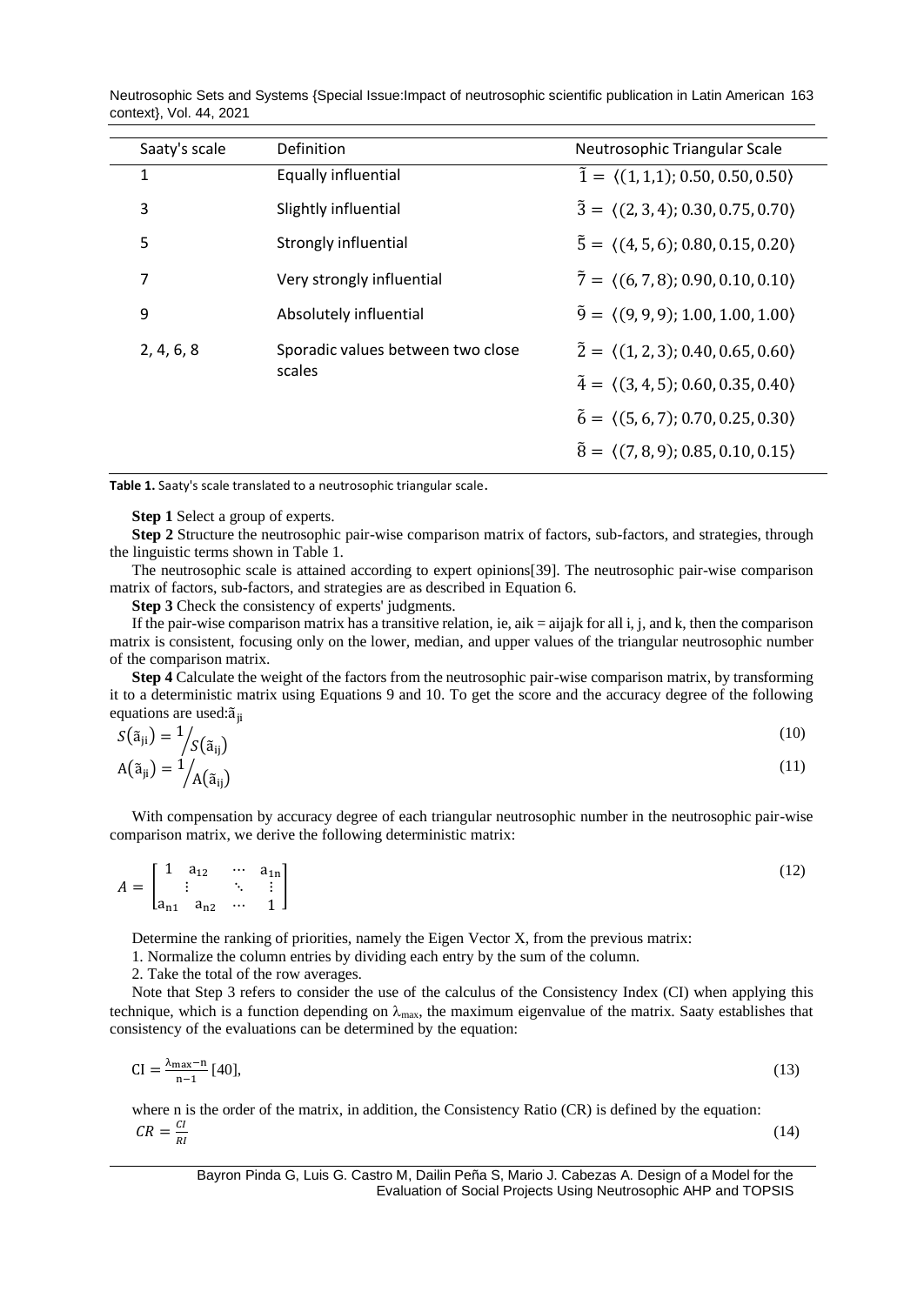| RI is given in Table 2. |  |      |      |      |      |      |      |      |      |
|-------------------------|--|------|------|------|------|------|------|------|------|
| Order (n)               |  |      |      |      |      |      |      |      |      |
|                         |  | 0.52 | 0.89 | 1.11 | 1.25 | 1.35 | 1.40 | 1.45 | 1.49 |

**Table 2.** RI associated with every order.

If  $CR \leq 0.1$  we can consider that experts' evaluation is sufficiently consistent, we can use NAHP. We apply this procedure to matrix "A" in Equation 12.

## **TOPSIS**

In the case of TOPSIS, the selection is based on finding the alternative that is closest to the ideal solution and, in turn, moves further away to the worst solution. It was developed by Hwang and Yoon in 1981 and is based on the concept that a given alternative should be located at the shortest distance from an ideal alternative that represents the best (positive ideal or simply ideal), and at the greatest distance from an ideal alternative that represents the worst (negative ideal or anti-ideal) [\[41,](#page-12-8) [42\]](#page-12-9). This method had its evolution towards Neutrosophy. In this paper, linguistic terms will be associated with Single-Valued Neutrosophic Numbers (S), so that experts can carry out their assessments in linguistic terms, which is more natural [\[16,](#page-11-8) [22,](#page-11-9) [43-49\]](#page-12-10). Therefore, the scales shown in Table 3 will be taken into account.

| Linguistic term           | <b>NNVU</b>        |
|---------------------------|--------------------|
| Highly related (AR)       | (0.9, 0.1, 0.1)    |
| Related $(R)$             | (0.75, 0.25, 0.20) |
| Medically related (MR)    | (0.50, 0.50, 0.50) |
| Little related (PR)       | (0.35, 0.75, 0.80) |
| Very little related (MPR) | (0.10, 0.90, 0.90) |

**Table 3.** Linguistic terms that represent the evaluation of the criteria in the alternatives.

The TOPSIS method for SVNN consists of the following, assuming it is a set of alternatives and it is a set of criteria, where the following steps will be carried out:  $A = \{\rho_1, \rho_2, ..., \rho_m\}$   $G = \{\beta_1, \beta_2, ..., \beta_n\}$ 

#### **Step 1:** Establish a performance matrix

In this step, we proceed to the construction of the neutrosophic decision matrix of aggregated single values. Which is used to aggregate all individual evaluations. Each dij is calculated as the aggregation of the evaluations given by each expert using the weights of the AHP of each criterion with the help of equations 7 and 8 and tables 1 and 2. In this way, a matrix  $D = (dij)$  ij is obtained, where each dij is a SVNN  $(i = 1, 2, ..., m; j = 1, 2, ...$ n). $(u_{ij}^t, r_{ij}^t, v_{ij}^t)$ 

**Step 2**: Normalize the decision matrix

Suppose that the weight of each criterion is given by  $W = (w1, w2,..., wn)$ , where wj denotes the relative importance of the criterion wj. If it is the evaluation of criterion wj by the t-th expert. Then Equation 13 is used to add those with the weights. The construction of the normalized matrix will be as follows:  $w_j^t = (a_j^t, b_j^t, c_j^t) w_j^t$ 

$$
w_{ij} = \frac{f_{ij}}{\sqrt{\sum_{j=1}^{n} f_{ij}^2}}
$$
\n<sup>(15)</sup>

Where:  $w_{ij}$  is the normalized value for the qualification of alternative i against criterion j and fij is the indicator of each alternative i against each indicator j.

**Step 3:** Calculate the weight normalized decision matrix

We proceed to constructing the neutrosophic decision matrix of the weighted average of single values with respect to the criteria.

$$
D^* = D^*W, \text{ where } d_{ij}^* = w_j * d_{ij} = (a_{ij}, b_{ij}, c_{ij})
$$
 (16)

**Step 4:** Determine the positive ideal and negative ideal solutions

Bayron Pinda G, Luis G. Castro M, Dailin Peña S, Mario J. Cabezas A. Design of a Model for the Evaluation of Social Projects Using Neutrosophic AHP and TOPSIS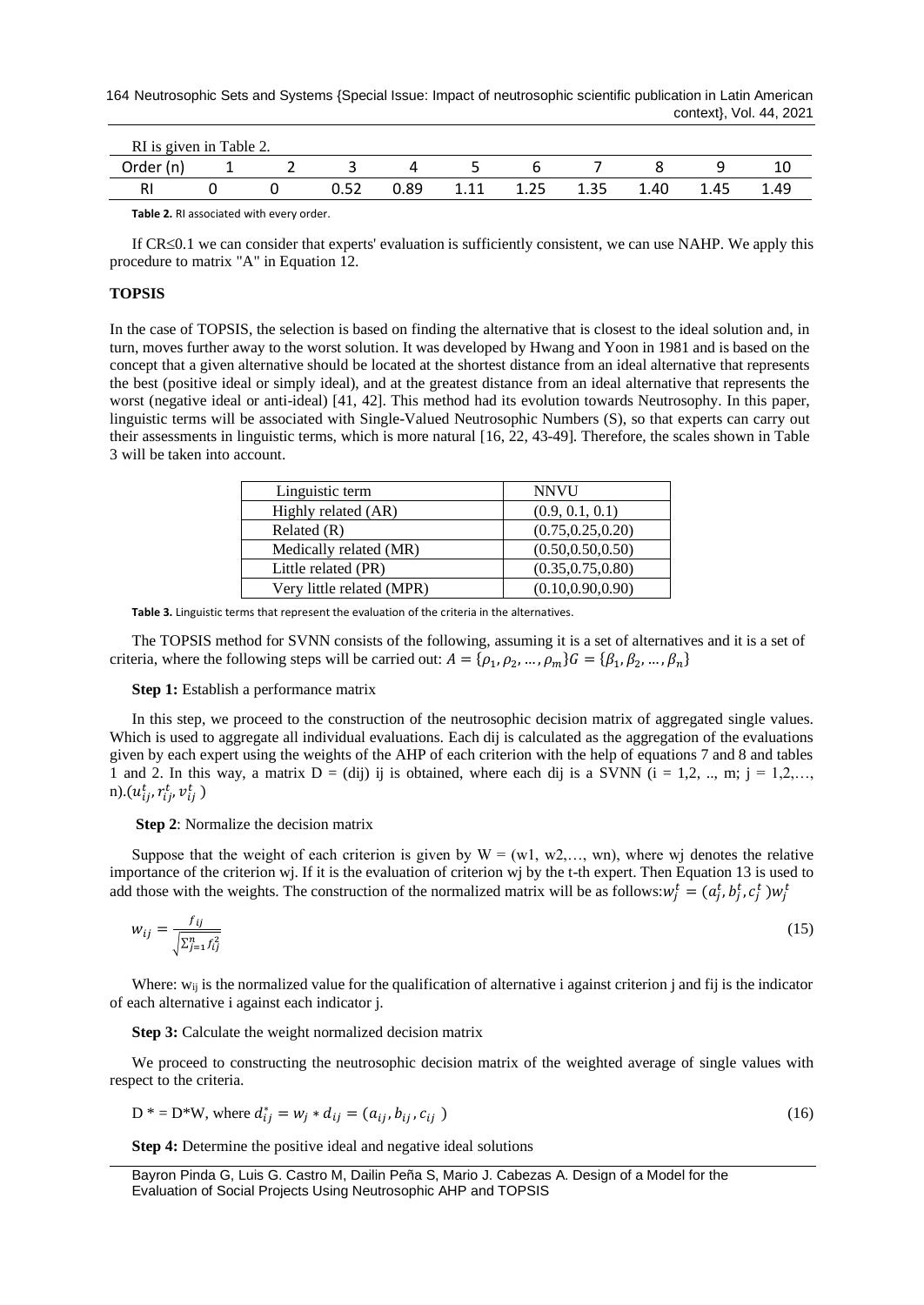Neutrosophic Sets and Systems {Special Issue:Impact of neutrosophic scientific publication in Latin American 165 context}, Vol. 44, 2021

$$
s^{+} = (x_{1}^{+}, x_{2}^{+}, \dots x_{j+l}^{+}) \text{ namely, } s_{i}^{+} = \left(\frac{1}{3} \sum_{j=1}^{n} \left\{ \left(a_{ij} - a_{j}^{+}\right)^{2} + \left(b_{ij} - b_{j}^{+}\right)^{2} + \left(c_{ij} - c_{j}^{+}\right)^{2} \right\} \right)^{\frac{1}{2}}
$$
\n<sup>(17)</sup>

$$
s^{-} = (x_1^{-}, x_2^{-}, \dots x_{j+l}^{-}) \text{ namely, } s_i^{-} = \left(\frac{1}{3} \sum_{j=1}^n \left\{ (a_{ij} - a_j^{-})^2 + (b_{ij} - b_j^{-})^2 + (c_{ij} - c_j^{-})^2 \right\} \right)^{\frac{1}{2}}
$$
(18)

*Step 5: Calculation of the distances to the ideal positive and negative SVNN solutions.* With the help of Equation 6, the following Equations are calculated:

$$
\rho(A^k, A^+) = \|w * (TA^k - TA^+)\|
$$
\n(19)

 $\rho(A^k, A^-) = ||w * (TA^k - TA^-)||$  (20)

**Step 6:** Calculate the relative closeness to the ideal solution

To calculate the Relative Proximity Index (Ri), it is done as follows. The proximity coefficient of each alternative is calculated with respect to the positive and negative ideal solutions.

$$
Ri(A^k, A^i) = \frac{\rho(A^k, A^+)}{\rho(A^k, A^+) + \rho(A^k, A^-)}
$$
(21)

**Step 7:** Rank the preference order

The alternatives are ordered from highest to lowest, under the condition that Ri1 is the optimal solution.→

### **4. Results and discussion**

Once the different previous approaches have been analyzed, the techniques described above will be applied: with the Neutrosophic AHP method, the weights of the principles on which the procedure for evaluating social projects will be based are based on the following determined.

| Principles     | Pl                             | P <sub>2</sub>              | P3                        | P <sub>4</sub>                                                                                       | P5           | P6   | P7                                                                                                                                                                                | P8                         |
|----------------|--------------------------------|-----------------------------|---------------------------|------------------------------------------------------------------------------------------------------|--------------|------|-----------------------------------------------------------------------------------------------------------------------------------------------------------------------------------|----------------------------|
| P1             |                                | (6,7,8); 0.90, 0.10, 0.10)  |                           |                                                                                                      |              |      | $((6,7,8);0.90,0.10,0.10)$ $((6,7,8);0.90,0.10,0.10)$ $((7,8,9);0.85,0.10,0.15)$ $((5,6,7);0.70,0.25,0.30)$ $((5,6,7);0.70,0.25,0.30)$ $((5,6,7);0.70,0.25,0.30)$                 |                            |
| P2             | ((6,7,8); 0.90, 0.10, 0.10)    |                             |                           |                                                                                                      |              |      | $(2,3,4);0.30,0.75,0.70$ $(4,5,6);0.80,0.15,0.20$ $(3,4,5);0.60,0.35,0.40$ $(6,7,8);0.90,0.10,0.10$ $(6,7,8);0.90,0.10,0.10)$ $(6,7,8);0.90,0.10,0.10)$ $(6,7,8);0.90,0.10,0.10)$ |                            |
| P <sub>3</sub> | ((6,7,8); 0.90, 0.10, 0.10)    | ((2,3,4); 0.30, 0.75, 0.70) |                           |                                                                                                      |              |      | $(2,3,4);0.30,0.75,0.70$ $(2,3,4);0.30,0.75,0.70$ $(2,3,4);0.30,0.75,0.70$ $(2,3,4);0.30,0.75,0.70$ $(2,3,4);0.30,0.75,0.70$                                                      |                            |
| P <sub>4</sub> | ((6,7,8); 0.90, 0.10, 0.10)    | ((4,5,6); 0.80, 0.15, 0.20) | (2,3,4); 0.30, 0.75, 0.70 |                                                                                                      |              |      | $((1,1,1);0.50,0.50,0.50)$ $((2,3,4);0.30,0.75,0.70)$ $((2,3,4);0.30,0.75,0.70)$ $((2,3,4);0.30,0.75,0.70)$                                                                       |                            |
| P5             | ( (7, 8, 9), 0.85, 0.10, 0.15) | ((3,4,5); 0.60, 0.35, 0.40) |                           | $((2,3,4); 0.30, 0.75, 0.70)$ $((1,1,1); 0.50, 0.50, 0.50)$                                          | $\mathbf{1}$ |      | $(1,1,1); 0.50, 0.50, 0.50$ $(1,1,1); 0.50, 0.50, 0.50$ $(1,1,1); 0.50, 0.50, 0.50)$                                                                                              |                            |
| <b>P6</b>      | ((5,6,7); 0.70, 0.25, 0.30)    | (6,7,8); 0.90, 0.10, 0.10)  |                           | $((2,3,4);0.30,0.75,0.70)$ $((2,3,4);0.30,0.75,0.70)$ $((1,1,1);0.50,0.50,0.50)$                     |              |      | $( (1,1,1); 0.50, 0.50, 0.50 )$ $( (1,1,1); 0.50, 0.50, 0.50 )$                                                                                                                   |                            |
| P7             | ((5,6,7); 0.70, 0.25, 0.30)    | (6,7,8); 0.90, 0.10, 0.10)  |                           | $(2,3,4);0.30,0.75,0.70$ $(2,3,4);0.30,0.75,0.70$ $(1,1,1);0.50,0.50,0.50$ $(1,1,1);0.50,0.50,0.50)$ |              |      | $\mathbf{r}$                                                                                                                                                                      | (1,1,1); 0.50, 0.50, 0.50) |
| <b>P8</b>      | ((5,6,7); 0.70, 0.25, 0.30)    | (6,7,8); 0.90, 0.10, 0.10)  |                           |                                                                                                      |              |      | $(2,3,4);0.30,0.75,0.70$ $(2,3,4);0.30,0.75,0.70$ $(1,1,1);0.50,0.50,0.50$ $(1,1,1);0.50,0.50,0.50$ $(1,1,1);0.50,0.50,0.50$                                                      |                            |
| Sum            | 1.00                           | 1.00                        | 1.00                      | 1.00                                                                                                 | 1.00         | 1.00 | 1.00                                                                                                                                                                              | 1.00                       |

**Table 1.** Paired Matrix AHP Neutrosophic

| Principles P1 P2 P3 P4 P5 P6 |      |             |                     |                                    |             |      | P7   | <b>P8</b> | Weight |
|------------------------------|------|-------------|---------------------|------------------------------------|-------------|------|------|-----------|--------|
| P1                           |      |             | 0.52 0.77 0.58 0.40 |                                    | 0.38        | 0.23 | 0.27 | 0.27      | 0.43   |
| P2                           | 0.07 | 0.11        |                     | $0.25$ $0.28$ $0.27$               |             | 0.23 | 0.19 | 0.19      | 0.20   |
| P <sub>3</sub>               | 0.07 | $0.04$ 0.08 |                     | 0.17                               | 0.16        | 0.23 | 0.19 | 0.19      | 0.14   |
| <b>P4</b>                    | 0.07 | 0.02        | 0.03                |                                    | $0.06$ 0.05 | 0.14 | 012  | 0.12      | 0.08   |
| P <sub>5</sub>               | 0.07 | 0.02        |                     | $0.03$ 0.06                        | 0.05        | 0.05 | 0.12 | 0.12      | 0.06   |
| P <sub>6</sub>               |      |             |                     | $0.10$ $0.02$ $0.02$ $0.02$ $0.05$ |             | 0.05 | 0.04 | 0.04      | 0.04   |
| P7                           | 0.07 |             |                     | $0.02$ $0.02$ $0.02$ $0.02$        |             | 0.05 | 0.04 | 0.05      | 0.03   |
| P <sub>8</sub>               | 0.07 |             |                     | $0.02$ $0.02$ $0.02$ $0.02$        |             | 0.05 | 0.04 | 0.04      | 0.03   |

**Table 2.** Determination of criteria weights applying the Neutrosophic AHP method

| Criteria | A x Weight | Approximate eigenvalues |
|----------|------------|-------------------------|
|          | 4.48       | 10.52939754             |
|          | 1.94       | 9.7130298               |
|          | 1.24       | 8.743880449             |
|          | 0.62       | 8.253215035             |
|          | () 54      | 8.399642628             |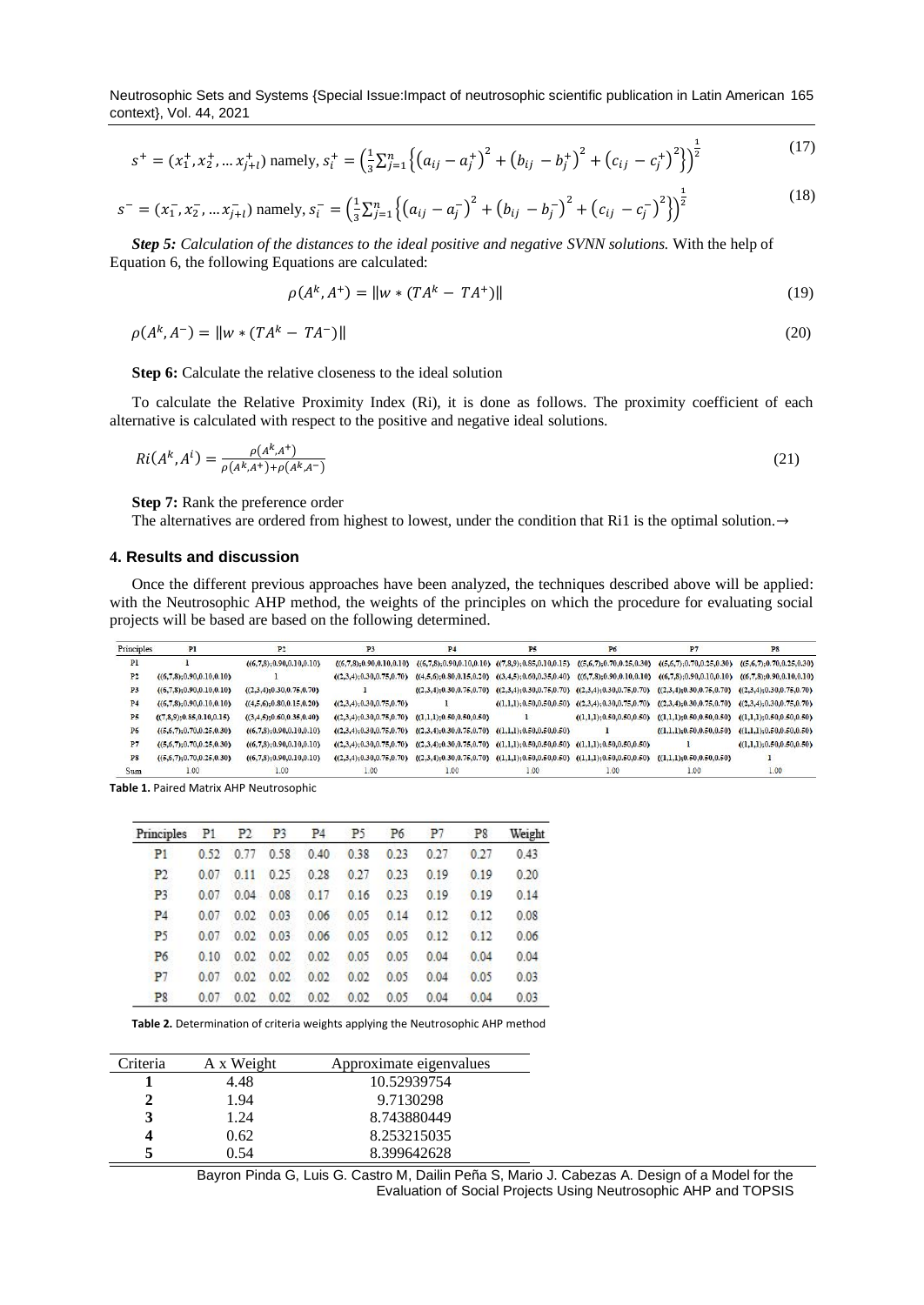166 Neutrosophic Sets and Systems {Special Issue: Impact of neutrosophic scientific publication in Latin American context}, Vol. 44, 2021

|                        | 0.35 | 8.371912999 |  |  |  |  |
|------------------------|------|-------------|--|--|--|--|
| 7                      | 0.29 | 8.212070304 |  |  |  |  |
| x                      | 0.29 | 8.42304258  |  |  |  |  |
| 8.830773916 Eigenvalue |      |             |  |  |  |  |

**Table 2.** Analysis of the consistency of the paired matrix

The analysis of the consistency of the method showed that its eigenvalue is 8.83, IC = 0.12, and RC = 0.08, so it is confirmed that the exercise was correct.

#### **Neutrosophic TOPSIS**

To identify in a simpler way the elements to be analyzed, the principles will be identified with P and the premises (Pr):

| Premises        | P1                 | <b>P2</b>          | P <sub>3</sub>     | P <sub>4</sub>     | P <sub>5</sub>     | P <sub>6</sub>     | P7                 | P <sub>8</sub>     |
|-----------------|--------------------|--------------------|--------------------|--------------------|--------------------|--------------------|--------------------|--------------------|
| Pr1             | (0.9, 0.1, 0.1)    | (0.75, 0.25, 0.20) | (0.9, 0.1, 0.1)    | (0.9, 0.1, 0.1)    | (0.75, 0.25, 0.20) | (0.9, 0.1, 0.1)    | (0.9, 0.1, 0.1)    | (0.9, 0.1, 0.1)    |
| Pr <sub>2</sub> | (0.9, 0.1, 0.1)    | (0.9, 0.1, 0.1)    | (0.9, 0.1, 0.1)    | (0.9, 0.1, 0.1)    | (0.9, 0.1, 0.1)    | (0.9, 0.1, 0.1)    | (0.75, 0.25, 0.20) | (0.9, 0.1, 0.1)    |
| Pr <sub>3</sub> | (0.35, 0.75, 0.80) | (0.35, 0.75, 0.80) | (0.35, 0.75, 0.80) | (0.10, 0.90, 0.90) | (0.10, 0.90, 0.90) | (0.10, 0.90, 0.90) | (0.35, 0.75, 0.80) | (0.10, 0.90, 0.90) |
| Pr4             | (0.75, 0.25, 0.20) | (0.75, 0.25, 0.20) | (0.75, 0.25, 0.20) | (0.75, 0.25, 0.20) | (0.75, 0.25, 0.20) | (0.9, 0.1, 0.1)    | (0.9, 0.1, 0.1)    | (0.9, 0.1, 0.1)    |
| Pr <sub>5</sub> | (0.50, 0.50, 0.50) | (0.75, 0.25, 0.20) | (0.75, 0.25, 0.20) | (0.75, 0.25, 0.20) | (0.75, 0.25, 0.20) | (0.75, 0.25, 0.20) | (0.75, 0.25, 0.20) | (0.75, 0.25, 0.20) |
| Pr6             | (0.50, 0.50, 0.50) | (0.50, 0.50, 0.50) | (0.50, 0.50, 0.50) | (0.50, 0.50, 0.50) | (0.75, 0.25, 0.20) | (0.50, 0.50, 0.50) | (0.50, 0.50, 0.50) | (0.50, 0.50, 0.50) |
| Pr7             | (0.35, 0.75, 0.80) | (0.50, 0.50, 0.50) | (0.35, 0.75, 0.80) | (0.50, 0.50, 0.50) | (0.50, 0.50, 0.50) | (0.50, 0.50, 0.50) | (0.35, 0.75, 0.80) | (0.50, 0.50, 0.50) |
| Pr8             | (0.35, 0.75, 0.80) | (0.35, 0.75, 0.80) | (0.75, 0.25, 0.20) | (0.35, 0.75, 0.80) | (0.75, 0.25, 0.20) | (0.35, 0.75, 0.80) | (0.35, 0.75, 0.80) | (0.35, 0.75, 0.80) |

**Table 3.** Performance Matrix

| Principles/<br>Premises | P1         | P <sub>2</sub>                     | P <sub>3</sub> | <b>P4</b> | <b>P5</b>                                                                         | P <sub>6</sub> | P7         | P <sub>8</sub> | $D+$                  | $D -$                 | <b>Ri</b>            | Hierarchy<br>Order |
|-------------------------|------------|------------------------------------|----------------|-----------|-----------------------------------------------------------------------------------|----------------|------------|----------------|-----------------------|-----------------------|----------------------|--------------------|
| Pr1                     |            | 0.21943346  0.10050378  0.06527534 |                |           | 0.039036 0.02797514 0.01873172 0.01477994                                         |                |            | 0.01404879     | 0.21943346 0.08777338 |                       |                      |                    |
| Pr2                     |            | 0.21943346 0.08040303              | 0.06527534     |           | 0.039036 0.02238012 0.01873172 0.01182395                                         |                |            |                | 0.01404879 0.10050378 | 0.04020151 0.87258786 |                      |                    |
| Pr3                     |            | 0.08777338  0.04020151  0.02611013 |                |           | 0.0078072 0.00559503 0.00374634 0.00591198                                        |                |            | 0.00280976     | 0.06527534 0.02611013 |                       |                      |                    |
| Pr <sub>4</sub>         | 0.17554676 | 0.08040303                         | 0.05222027     |           | 0.0312288  0.02238012  0.01873172  0.01477994                                     |                |            | 0.01404879     | 0.039036              |                       | 0.0078072 0.66666667 | 3                  |
| Pr <sub>5</sub>         | 0.13166007 | 0.08040303                         | 0.05222027     |           | 0.0312288  0.02238012  0.01498537  0.01182395  0.01123903  0.02797514  0.00559503 |                |            |                |                       |                       | 0.39793807           | 4                  |
| Pr6                     | 0.13166007 | 0.06030227                         | 0.0391652      |           | 0.0234216  0.02238012  0.01123903  0.00886796                                     |                |            | 0.00842927     | 0.01873172            | 0.00374634            | 0.33333333           |                    |
| Pr7                     | 0.08777338 | 0.06030227                         | 0.02611013     |           | 0.0234216 0.01678509 0.01123903                                                   |                | 0.00591198 | 0.00842927     | 0.01477994            | 0.00591198 0.12741214 |                      | 6                  |
| Pr <sub>8</sub>         | 0.08777338 | 0.04020151                         | 0.05222027     | 0.0156144 | 0.02238012 0.00749269                                                             |                | 0.00591198 | 0.00561951     | 0.01404879 0.00280976 |                       |                      | 8                  |

**Table 4.** Weighted normalized matrix, Proximity calculation relative to the ideal solution, and hierarchical order

In the first stage of the study, a consensus is achieved among the experts by identifying 7 fundamental principles that the evaluation procedure must comply with and the weighting of weights allows determining the level of relevance of each one. The need to find the best alternative to facilitate decision-making made it possible to determine that the greatest weight in the assessment corresponds to the principle related to credibility.

This decision is supported by the analysis carried out on the consistency of the paired matrix, according to which, when determining the ratio between the consistency index and the random index, a value of  $0.08 \le 0.10$  is obtained, which leads to conclude that the analysis carried out is consistent.

Once the weights have been calculated, it is decided to apply the TOPSIS technique for the evaluation of the premises, on the aforementioned principles, using the weights resulting from the AHP. Moreover, all the resulting results can be summarized in a table like the following one that relates the principles that best fit a procedure for the evaluation of social projects with the premises that must be met for their establishment.

| Principle               | <b>Related premise</b> |
|-------------------------|------------------------|
| Practicality or utility | 2; 3; 10               |
| Credibility             | 6: 8: 9                |
| Impartiality            | 1; 5; 6                |
| Objectivity             | 2:4:6:8                |
| <b>Timeliness</b>       | 3:7:9                  |
| Independence            | 1:5                    |
| Validity                | 1; 4; 5; 9             |
| Reliability             | 9                      |

**Table 5.** Relationship of principles and premises

The procedure for the evaluation of social projects must then comply with the following principles.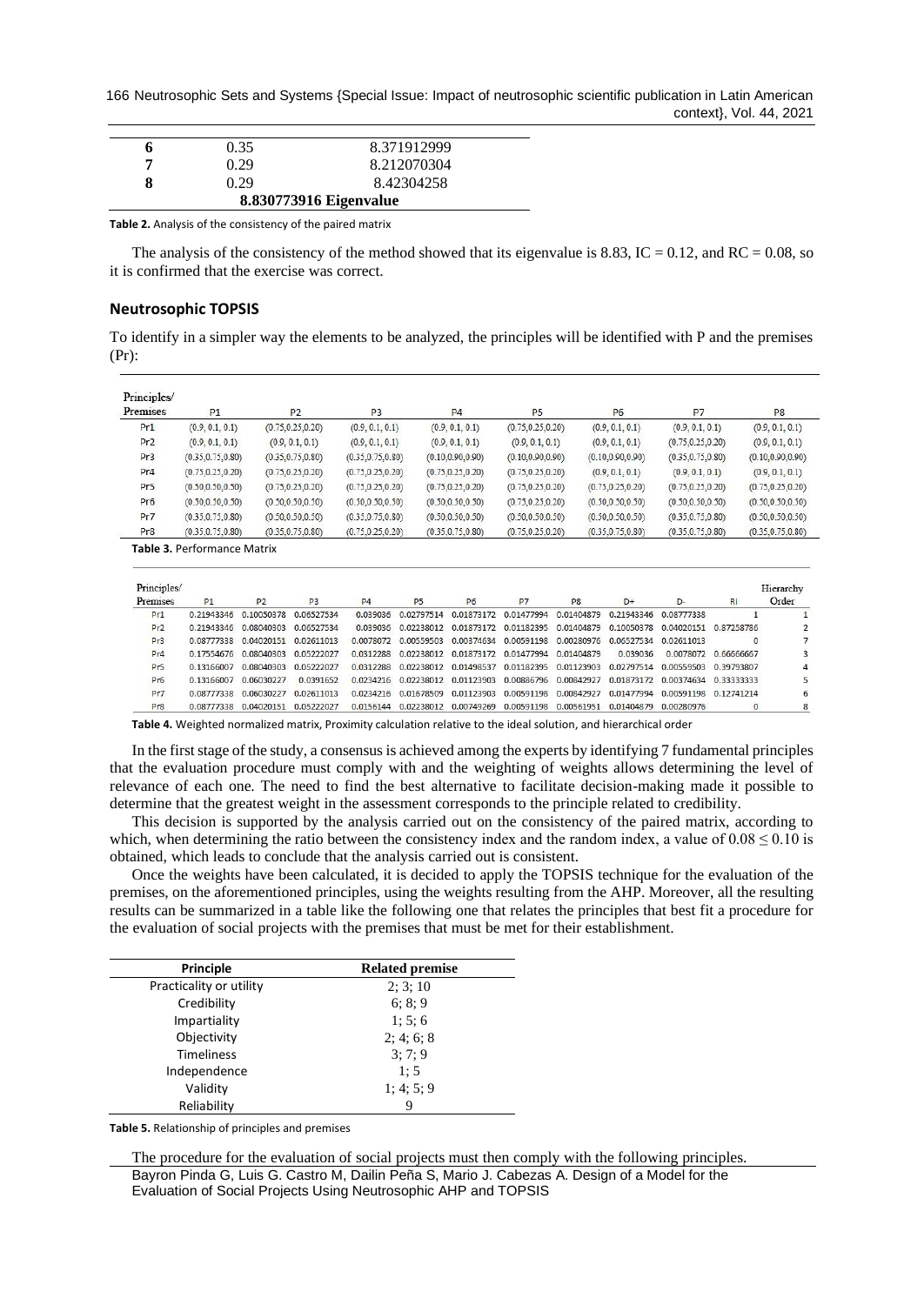Neutrosophic Sets and Systems {Special Issue:Impact of neutrosophic scientific publication in Latin American 167 context}, Vol. 44, 2021



Figure 1. Procedure design.

#### **Conclusion**

After conducting the investigation, we have reached the following conclusions:

- a. Projects require a careful analysis of their likely outcome and, therefore, it is advisable to take some time for their formulation and evaluation.
- b. The evaluation of investment projects has progressed extraordinarily. This is not the case in the field of social programs.
- c. The existing experience in the field of evaluating social projects has large gaps. On one hand, there is the tradition of social evaluation linked to the ex-ante stage. On the other hand, there is no doubt that costbenefit analysis can and often is a useful tool
- d. The need to develop a procedure for the evaluation of social projects is considered. To achieve this procedure, certain fundamentals must be followed to guarantee coherence and correct implementation.
- e. The development of a procedure for evaluating social projects will contribute to obtaining preventive and correct information for precise decision-making and selection of projects.
- f. The development of the research allowed defining some principles and premises that the procedure must comply with for its correct design and it will become a tool that can unify criteria and allow decisions to be made in a short period.

#### **References**

- <span id="page-10-0"></span>[1] C. Véliz, " Proyectos comunitarios e investigación cualitativa," 2009.
- <span id="page-10-1"></span>[2] E. Cohen and R. Martínez, "Manual de Formulación y Evaluación de Proyectos Sociales. CEPAL," 2004.
- <span id="page-10-2"></span>[3] E. Cohen and R. Franco, "Evaluación de proyectos sociales," 1992.
- [4] D. C. Vera, A. V. T. Suntaxi, G. C. I. Alcívar, J. E. Ricardo, and M. D. O. Rodríguez, "Políticas de inclusión social y el sistema de ingreso a las instituciones de educación superior del ecuador," *Dilemas Contemporáneos: Educación, Política y Valores,* vol. 6, 2018.
- [5] C. E. Herrera Cucaita and J. R. Noreña Angel, "Implementación de un módulo de gestión de proyectos para el sistema AS/400," 2016.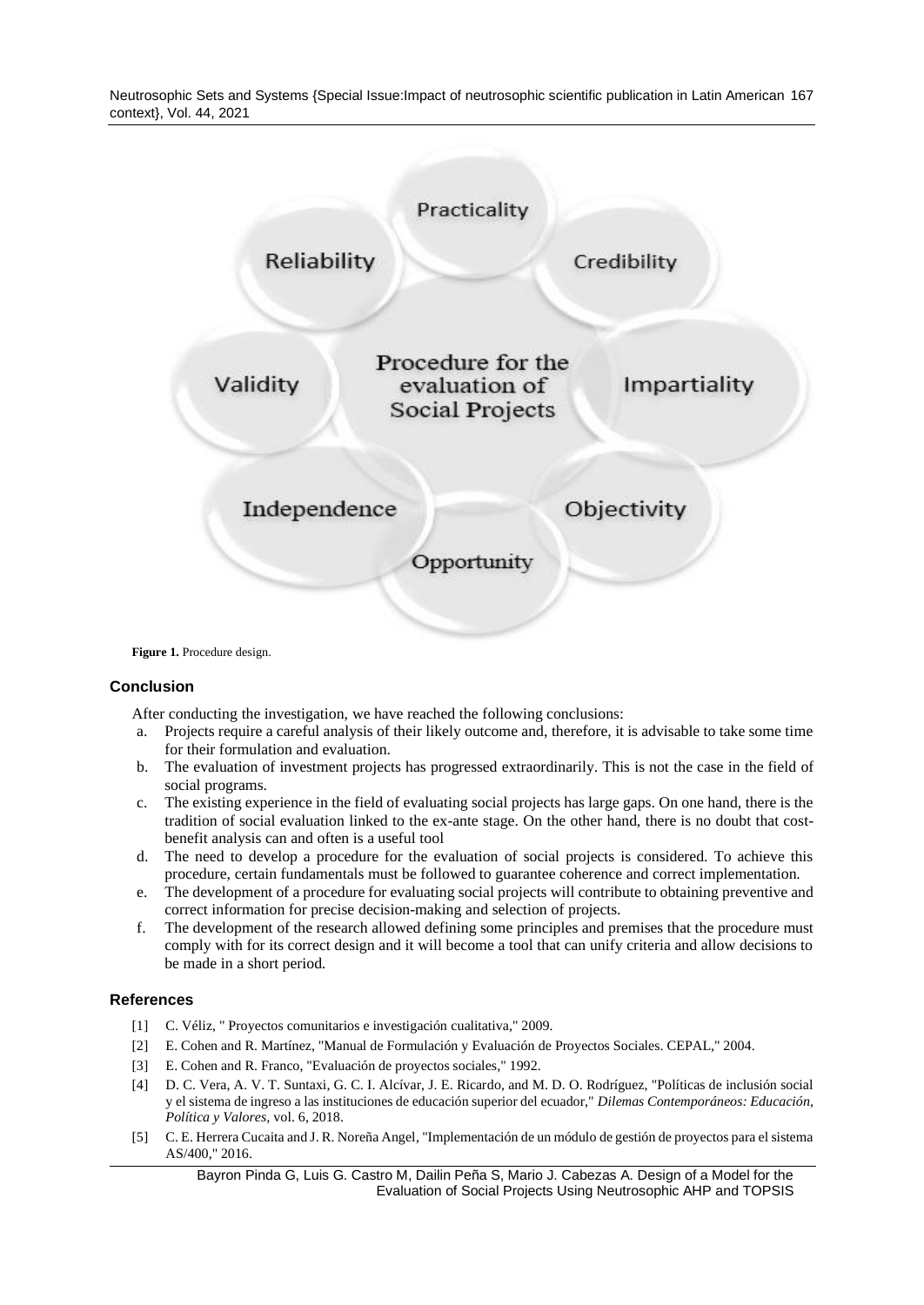- [6] J. E. Ricardo, N. B. Hernández, R. J. T. Vargas, A. V. T. Suntaxi, and F. N. O. Castro, "La perspectiva ambiental en el desarrollo local," *Dilemas contemporáneos: Educación, Política y Valores,* 2017.
- [7] I. I. Orozco Fernández and J. Estupiñán Ricardo, "Atención a la diversidad como premisa de la formación del profesional en comunicación social," *Dilemas Contemporáneos: Educación, Política y Valores,* vol. 6, 2018.
- [8] J. E. Ricardo, M. I. M. Villalva, Z. A. O. Padilla, and L. A. C. Hurtado, "Filosofía de la comunicación, complemento necesario en el aprendizaje de las Ciencias Sociales," *Magazine de las Ciencias: Revista de Investigación e Innovación,* vol. 3, pp. 39-52, 2018.
- <span id="page-11-0"></span>[9] "Principios básicos que rigen la realización de proyectos sociales," 2019.
- <span id="page-11-1"></span>[10] G. Norat Estrada, B. M. González Nuñez, M. Valdés Peña, M. Y. Leyva Vázquez, and O. Pérez Peña, "Bases para el diseño de un procedimiento para el control económico de las inversiones con medios propios mediante AHP Saaty-Topsis," presented at the 10ma Conferencia Científica Internacional Universidad de Holguín, Holguín, Cuba, 2021.
- <span id="page-11-2"></span>[11] T. L. Saaty, *Toma de decisiones para líderes*: RWS Publications, 2014.
- <span id="page-11-3"></span>[12] A. Arquero, M. Alvarez, and E. Martinez, "Decision Management making by AHP (analytical hierarchy process) trought GIS data," *IEEE Latin America Transactions,* vol. 7, pp. 101-106, 2009.
- <span id="page-11-7"></span>[13] O. Mar, I. Santana, and J. Gulín, "Competency assessment model for a virtual laboratory system and distance using fuzzy cognitive map," *Revista Investigación Operacional* vol. 38, pp. 170-178, 2017.
- [14] G. Á. Gómez, J. V. Moya, J. E. Ricardo, and C. B. V. Sánchez, "Evaluating Strategies of Continuing Education for Academics Supported in the Pedagogical Model and Based on Plithogenic Sets," *Neutrosophic Sets and Systems,* vol. 37, pp. 16-23, 2020.
- [15] L. K. B. Villanueva, D. A. V. Intriago, L. K. Á. Gómez, and A. M. I. Morán, "Business Plan for Entrepreneurs, Actors and Organizations of Social and Solidarity Economy based on Neutrosophic AHP-SWOT," *Neutrosophic Sets and Systems,* vol. 37, p. 27, 2020.
- <span id="page-11-8"></span>[16] M. F. S. Salgado, G. F. A. Hidalgo, and S. B. G. Gallegos, "A composite Index of Social Vulnerability to Earthquake Hazard in Canton Atacames," *Neutrosophic Sets and Systems,* vol. 37, pp. 250-259, 2020.
- [17] S. D. Á. Gómez, J. F. G. García, and B. P. Guanolema, "Linking Neutrosophic AHP and Neutrosophic Social Choice Theory for Group Decision Making," *Neutrosophic Sets and Systems,* vol. 37, pp. 389-398, 2020.
- [18] J. M. P. Paucar, V. H. L. Salcedo, and J. R. C. Morillo, "Multicriteria Analysis of the Violation of the Right to Education in Young People," *Neutrosophic Sets and Systems,* vol. 37, pp. 336-346, 2020.
- [19] R. L. Maldonado Manzano, M. E. Spain Herrería, J. Santillán Andrade, and E. Barrientos, "A Multicriteria Approach to Calculate the Index of Promotion of Legal Culture using Neutrosophic Numbers," *Neutrosophic Sets and Systems,*  vol. 37, pp. 193-199, 2020.
- [20] A.-B. Mohamed and M. Mohamed, "Multi-criteria group decision making based on neutrosophic analytic hierarchy process: Suggested modifications," *Neutrosophic Sets and Systems,* vol. 43, 2021.
- [21] C. P. Cisneros Zúñiga, R. C. Jiménez Martínez, and L. R. Miranda Chávez, "Neutrosophic Analytic Hierarchy Process for the Control of the Economic Resources Assigned as Alimony,," *Neutrosophic Sets and Systems,* vol. 37, pp. 80-89, 2020.
- <span id="page-11-9"></span>[22] L. Á. Cortés, M. R. H. Ruiz, and M. P. M. Rodrigo, "Neutrosophic Multicriteria Method for Evaluating the Impact of Informal Trade on the "Mariscal de Puyo" Market," *Neutrosophic Sets and Systems,* vol. 37, pp. 277-286, 2020.
- [23] A. J. P. Palacios, L. B. Bustamante, V. C. Armijo, and V. S. N. Luque, "Neutrosophic multicriteria method to evaluate the com-petencies of mayoral candidates," *Revista Asociación Latinoamericana de Ciencias Neutrosóficas. ISSN 2574-1101,* vol. 11, pp. 17-24, 2020.
- [24] B. M. G. Nuñez, O. P. Peña, and M. Y. L. Vázquez, "Selección de indicadores medioambientales mediante técnicas de decisión multicriterio neutrosóficas," *Revista Asociación Latinoamericana de Ciencias Neutrosóficas. ISSN 2574- 1101,* pp. 56-64, 2021.
- [25] G. D. J. Bastida Tello, R. Comas Rodríguez, and J. L. García Delgado, "Selection of Non- Pharmacological Treatments for mild Cognitive Impairmentin older Adults with Neutrosophic-AHP," *Neutrosophic Sets and Systems,*  vol. 37, pp. 132-140, 2020.
- <span id="page-11-4"></span>[26] P. Biswas, S. Pramanik, and B. C. Giri, "Value and ambiguity index based ranking method of single-valued trapezoidal neutrosophic numbers and its application to multi-attribute decision making," *Neutrosophic Sets and Systems,* vol. 12, pp. 127-138, 2016.
- <span id="page-11-5"></span>[27] J. Ye, "Trapezoidal neutrosophic set and its application to multiple attribute decision-making," *Neural Computing and Applications,* vol. 26, pp. 1157-1166, 2015.
- [28] I. Del, "Operators on Single Valued Trapezoidal Neutrosophic Numbers and SVTN-Group Decision Making," *Neutrosophic Sets and Systems,* vol. 22, pp. 131-150, 2018.
- [29] P. Biswas, S. Pramanik, and B. C. Giri, "Distance Measure Based MADM Strategy with Interval Trapezoidal Neutrosophic Numbers," *Neutrosophic Sets and Systems,* vol. 19, pp. 40-46, 2018.
- <span id="page-11-6"></span>[30] M. Abdel-Basset, M. Mohamed, A. N. Hussien, and A. K. Sangaiah, "A novel group decision-making model based on triangular neutrosophic numbers," *Soft Computing,* vol. 22, pp. 6629-6643, 2018.